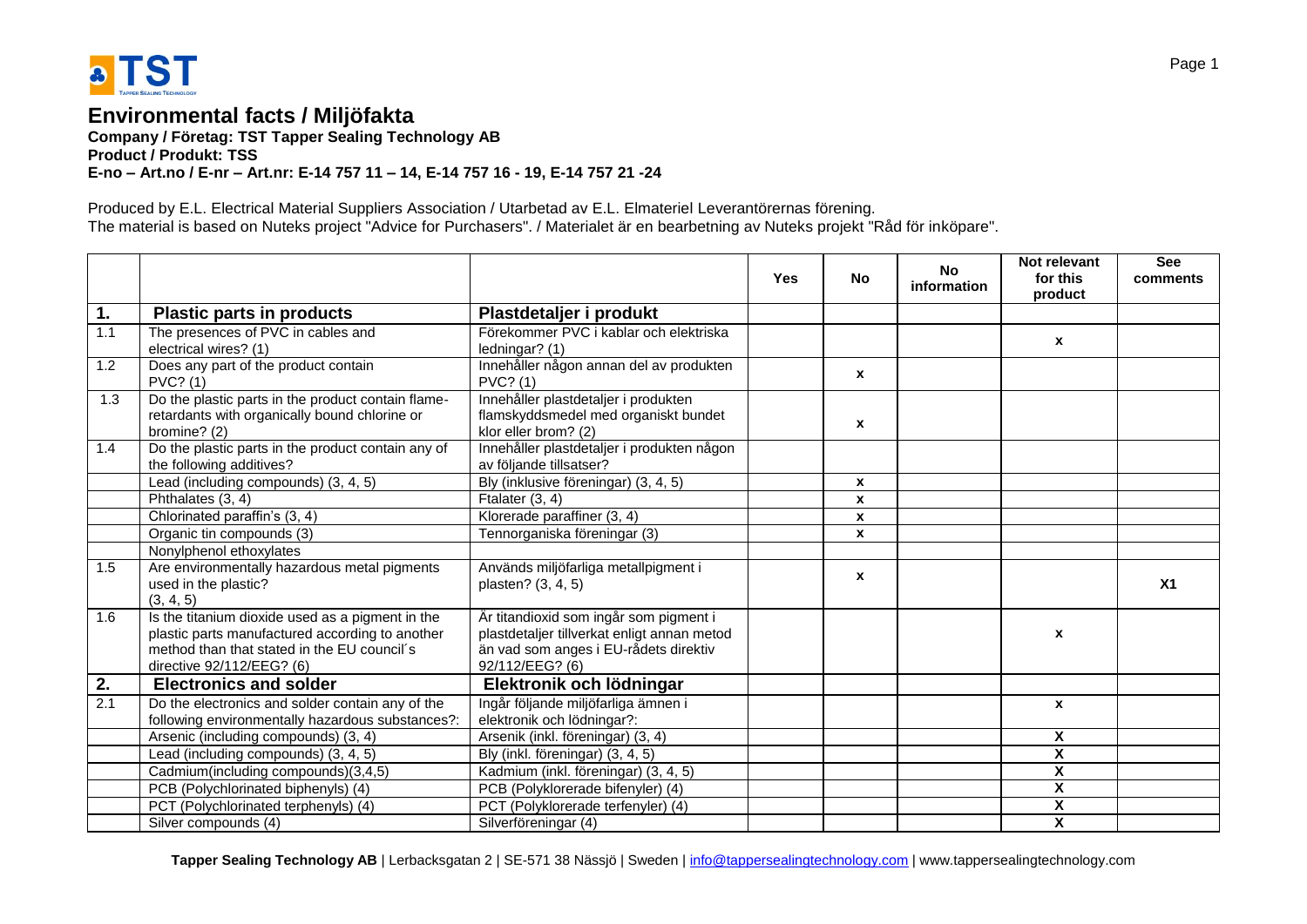

|                  |                                                                                                                   |                                                                                                               | <b>Yes</b> | <b>No</b> | <b>No</b><br>information | Not relevant<br>for this<br>product | <b>See</b><br>comments |
|------------------|-------------------------------------------------------------------------------------------------------------------|---------------------------------------------------------------------------------------------------------------|------------|-----------|--------------------------|-------------------------------------|------------------------|
| 3.               | Metal parts in the product                                                                                        | Metalldetaljer i produkten                                                                                    |            |           |                          |                                     |                        |
| $\overline{3.1}$ | Do the metal parts in the product contain any of<br>the following environmentally hazardous<br>substances?:       | Ingår följande miljöfarliga ämnen i<br>produktens metalldetaljer?:                                            |            |           |                          | X                                   |                        |
|                  | Arsenic (including compounds) (3, 4)                                                                              | Arsenik (inkl. föreningar) (3, 4)                                                                             |            |           |                          | X                                   |                        |
|                  | Lead (including compounds) (3, 4, 5)                                                                              | Bly (inkl. föreningar) (3, 4, 5)                                                                              |            |           |                          | $\overline{\mathbf{x}}$             |                        |
|                  | Cadmium (including compounds) (3, 4, 5)                                                                           | Kadmium (inkl. föreningar) (3, 4, 5)                                                                          |            |           |                          | $\overline{\mathsf{x}}$             |                        |
| 4.               | <b>Other parts</b>                                                                                                | Övriga detaljer                                                                                               |            |           |                          |                                     |                        |
| 4.1              | Does the product contain parts made of glass with<br>lead additives? (2)                                          | Innehåller produkten delar av glas med<br>tillsatser av bly? (2)                                              |            |           |                          | X                                   |                        |
| 4.2              | Does the product contain parts made of wood<br>from tropical rain forests? (7)                                    | Innehåller produkten detaljer av trä från<br>tropiska regnskogar? (7)                                         |            |           |                          | X                                   |                        |
| 5.               | <b>Paint/Varnish</b>                                                                                              | Målning/Lackering                                                                                             |            |           |                          |                                     |                        |
| 5.1              | Are there chemical products in the paint/varnish<br>used that are classified as environmentally<br>hazardous? (8) | Förekommer kemiska produkter i<br>färger/lacker som klassas som<br>miljöfarliga? (8)                          |            |           |                          | X                                   | X <sub>2</sub>         |
| 5.2              | Are there any environmentally hazardous metal<br>pigments in the paint/varnish? (3, 4, 5)                         | Ingår miljöfarliga metallpigment i<br>färg/lack? (3, 4, 5)                                                    |            |           |                          | X                                   | X <sub>1</sub>         |
| 6.               | Solvents in paint/varnish                                                                                         | Lösningsmedel i färg/lack                                                                                     |            |           |                          |                                     |                        |
| 6.1              | Are solvent-based paints/vanishes used on any of<br>the parts of the product?                                     | Används lösningsmedelbaserad<br>målning/lackering för någon av<br>produktens detaljer?                        |            |           |                          | X                                   |                        |
| 6.2              | Is the level of VOCs (volatile organic compounds)<br>in the paint/varnish used higher than 25% by<br>weight? (8)  | Är halten VOC (lättflyktiga organiska<br>föreningar) i ingående färger/lacker högre<br>än 25 viktprocent? (8) |            |           |                          | $\mathbf{x}$                        |                        |
| 6.3              | Does the paint/varnish contain aromatic<br>hydrocarbons? (5)                                                      | Ingår aromatiska kolväten i<br>färgen/lacken? (5)                                                             |            |           |                          | X                                   | X3                     |
| 6.4              | Are water or environmentally acceptable solvents<br>used in the paint/varnish? (9)                                | Används vatten eller miljömässigt<br>acceptabla lösningsmedel i<br>färgen/lacken? (9)                         |            |           |                          | X                                   | <b>X4</b>              |
| 7.               | Other surface treatment of metal                                                                                  | Övriga ytbehandling av metall                                                                                 |            |           |                          |                                     |                        |
| 7.1              | State methods for surface treatment of metal parts<br>(galvanising, chromium plating etc):                        | Redovisning av metoder för ytbehandling<br>av metalldetaljer (förzinkning,<br>förkromning, etc):              |            |           |                          | x                                   |                        |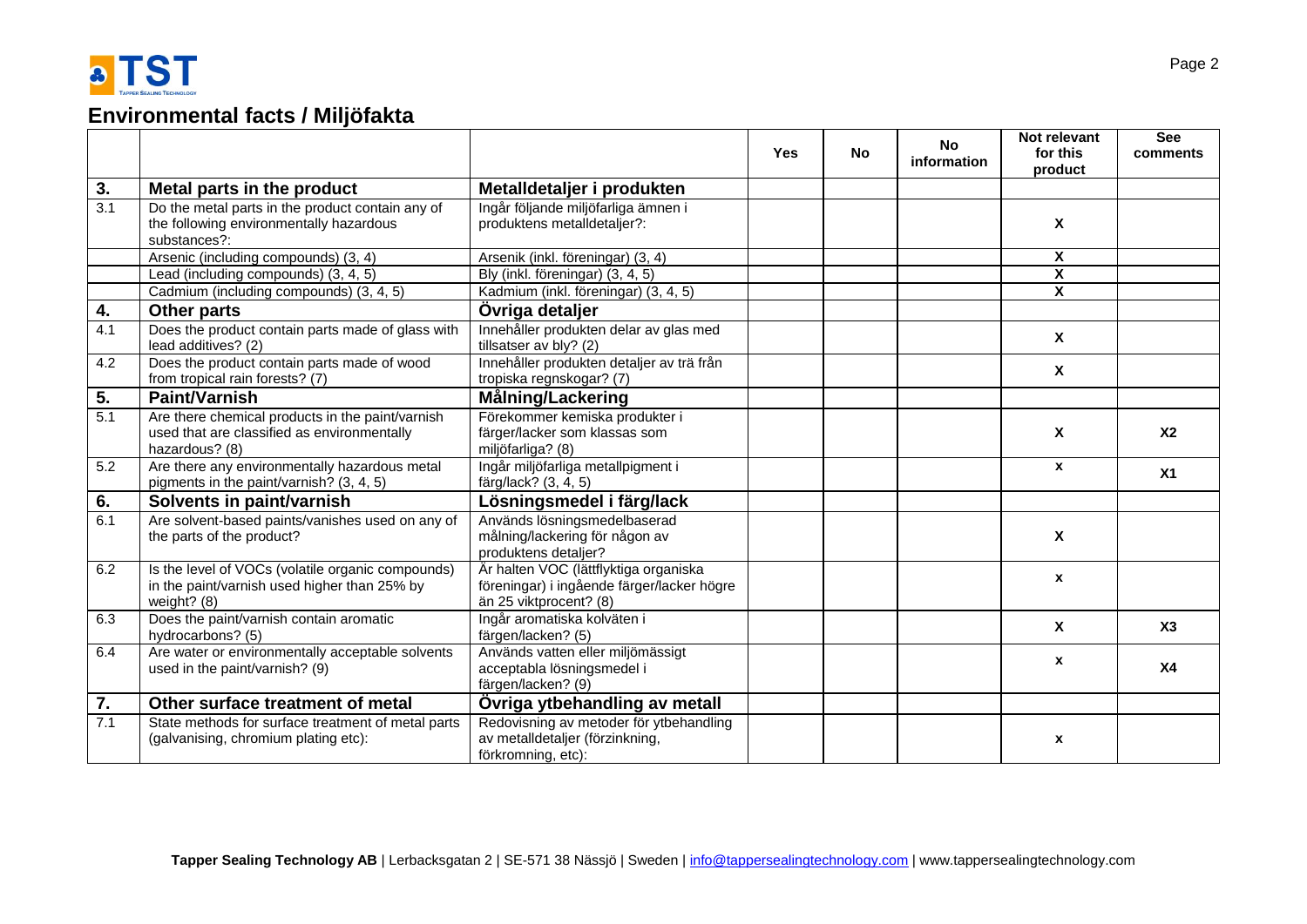

|       |                                                                                                                                                  |                                                                                                                                                                               | <b>Yes</b> | <b>No</b> | <b>No</b><br>information | <b>Not relevant</b><br>for this<br>product | <b>See</b><br>comments |
|-------|--------------------------------------------------------------------------------------------------------------------------------------------------|-------------------------------------------------------------------------------------------------------------------------------------------------------------------------------|------------|-----------|--------------------------|--------------------------------------------|------------------------|
| 8.    | Packaging                                                                                                                                        | Förpackningar                                                                                                                                                                 |            |           |                          |                                            |                        |
| 8.1   | Does the packaging consist of any of the following<br>acceptable materials (materials are listed in order<br>where I is the best alternative)?   | Består förpackningen av något av<br>följande acceptabla material (materialen<br>är rangordnade där I är det bästa<br>alternativet) ?                                          |            |           |                          |                                            |                        |
|       | Unbleached paper/carton from<br>recycled fibre.                                                                                                  | Oblekt papper/kartong i returfiber.                                                                                                                                           |            | x         |                          |                                            |                        |
|       | Polyethylene or Polypropylene<br>plastic from recycled material.                                                                                 | Polyeten- eller Polypropelenplast i<br>returmaterial.                                                                                                                         |            | X         |                          |                                            |                        |
|       | III One of the materials from group<br>I or II is manufactured from new<br>raw materials.                                                        | Ett av materialen från grupp I till II<br>Ш<br>är framställt från jungfrulig råvara.                                                                                          |            | X         |                          |                                            |                        |
| 8.1.1 | Packaging consists of the following pure (not<br>composite) materials not included above:                                                        | Förpackningen består av följande rena (ej<br>sammansatta) material än de ovan<br>uppräknade:                                                                                  |            |           |                          |                                            |                        |
| 8.1.2 | Packaging consists of the following composite<br>materials:                                                                                      | Förpackningen består av följande<br>sammansatta material:                                                                                                                     |            |           |                          |                                            |                        |
| 8.2   | Is all plastic material in the packaging marked<br>according to standard specifications DIN 54 840<br>and/or ISO 11 4669 for simplify recycling? | Ar samtliga plastmaterial som<br>förekommer i förpackningen märkta enligt<br>standardspecifikationerna DIN 54 840<br>och/eller ISO 11 4669 för att underlätta<br>atervinning? |            | X         |                          |                                            |                        |
| 8.3   | Is there PVC or other halogen-containing plastic in<br>the packaging? (2)                                                                        | Ingår PVC eller andra halogenhaltiga<br>plastmaterial i förpackningen (2) ?                                                                                                   |            | x         |                          |                                            |                        |
| 8.4   | Is the company a member of the REPA register?                                                                                                    | Är företaget anslutet till REPA-registret?                                                                                                                                    | X          |           |                          |                                            |                        |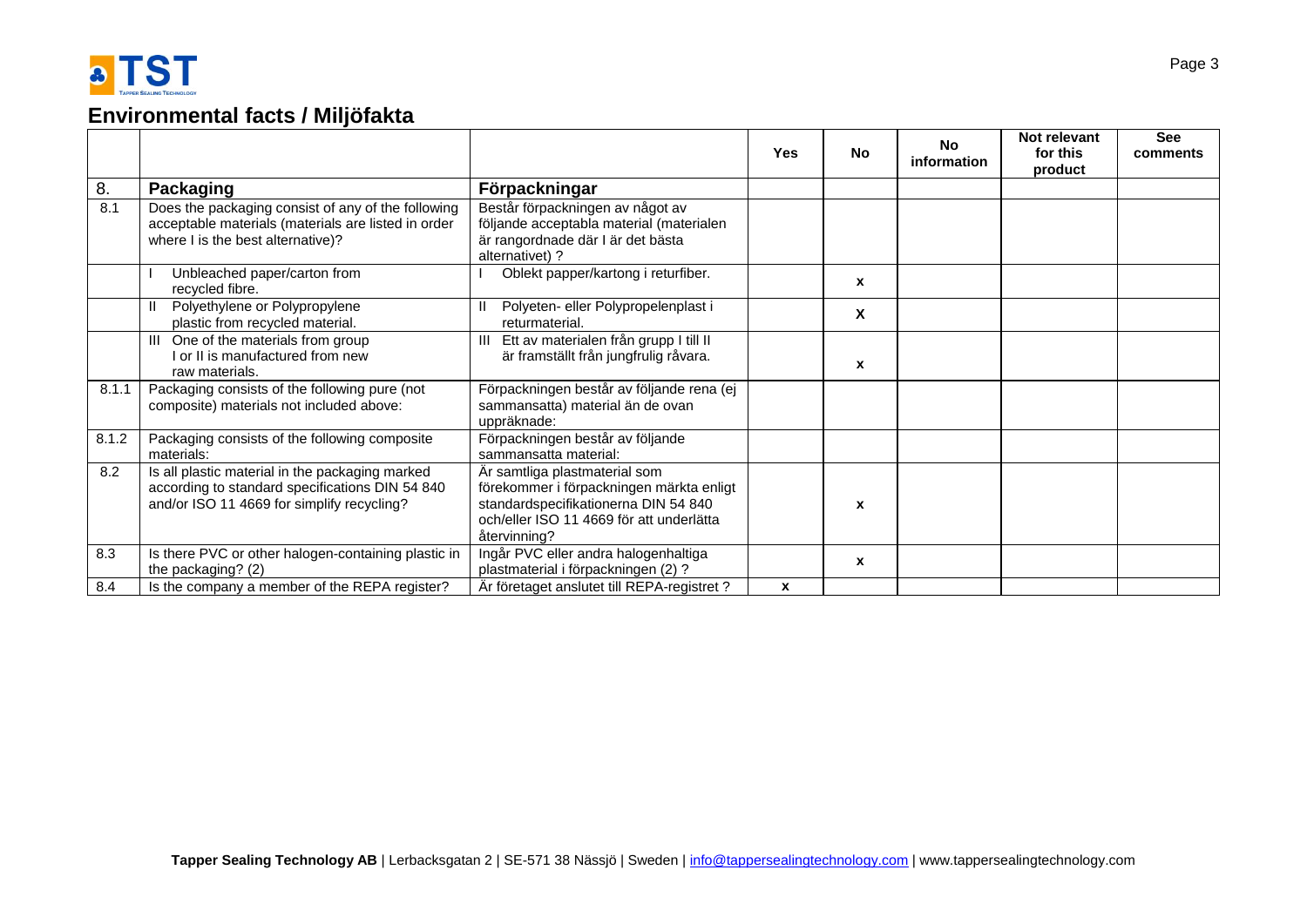

# **B. Manufacturing**

|     |                                                                                                                       |                                                                                                              | Yes,<br>used in<br>production | No, not<br>used in<br>production | No<br>information | <b>Not</b><br>relevant | <b>See</b><br>comments |
|-----|-----------------------------------------------------------------------------------------------------------------------|--------------------------------------------------------------------------------------------------------------|-------------------------------|----------------------------------|-------------------|------------------------|------------------------|
| 9.  | <b>Solvents</b>                                                                                                       | Lösningsmedel                                                                                                |                               |                                  |                   |                        |                        |
| 9.1 | Are aromatic hydrocarbons used in solvents in the<br>production of the product or packaging? (5)                      | Ingår aromatiska kolväten i lösningsmedel som<br>används i produktionen av produkt eller<br>förpackning? (5) |                               | X                                |                   |                        | X <sub>3</sub>         |
| 9.2 | Are any of the following chlorofluorocarbons/<br>fluorocarbons used in the production of the product<br>or packaging? | Används ämnesgrupper<br>(klorfluorkarboner/fluorkarboner) i produktion av<br>produkt eller förpackning?      |                               | X                                |                   |                        |                        |
|     | CFC (10)                                                                                                              | CFC (10)                                                                                                     |                               | X                                |                   |                        |                        |
|     | <b>HCFC (10)</b>                                                                                                      | <b>HCFC (10)</b>                                                                                             |                               | X                                |                   |                        |                        |
| 9.3 | Are chlorinated solvents used in the production of<br>the product or packaging?                                       | Används klorerade lösningsmedel i produktion av<br>produkt eller förpackning?                                |                               |                                  |                   |                        | X <sub>5</sub>         |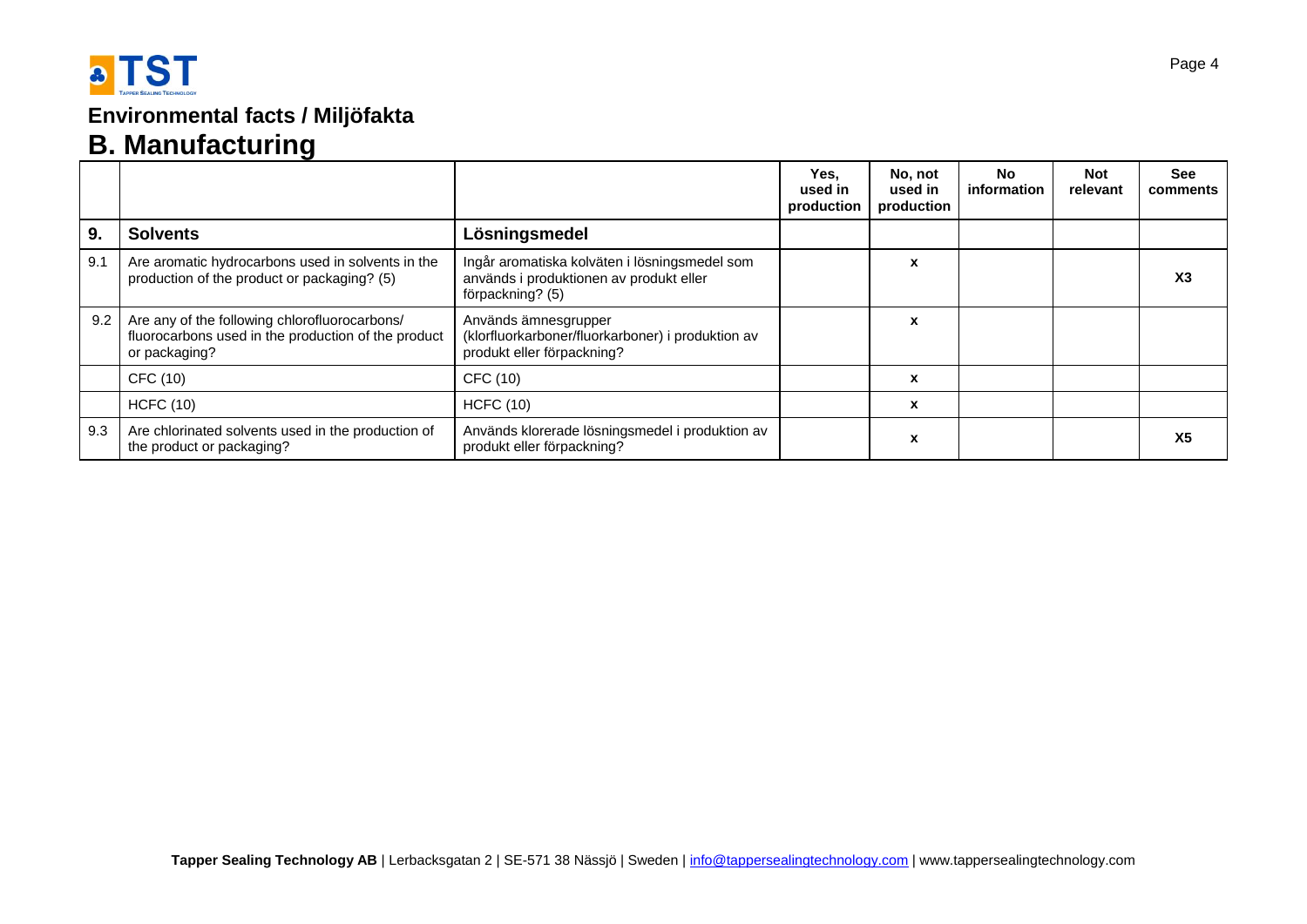

#### **Comments:**

### **XI**

**Pigment** The following are classified as environmentally hazardous pigments: Arsenic (including compounds) (3, 4) Lead (including compounds) (3, 4, 5) Cyanides (including compounds) (5) Cadmium (including compounds) (3, 4, 5) Copper (including compounds) (4) Chromium (including compounds) (4) Mercury (including compounds) (3, 4, 5) Nickel (including compounds) (5) **X2** The following are classified as environmentally hazardous chemical products: Pure substances marked with any of the following risk categories: R52, R53, R54, R55, R56, R57, R58, R59.

Preparations containing pure substances marked with any of the following risk categories at levels greater than 2 % by weight: R52, R53, R54, R55, R56, R57, R58, R59.

### **X3**

Aromatic hydrocarbons: Benzene (5) Toluene (methylbenzene) (5) Xylene (dimethylbenzene) (5)

### **X4**

The following solvents are classified as environmentally acceptable (According to ref 9): **Water** Ethanol (not denatured with phthalates) i-Propanol Propylene glycol n-Paraffin's Glycerol (= alcohols with more than four C atoms) Acetone Isopropyllaurate Isopropylpalmitate Isopropylmyristate Methylpyrrolidone Gamma-Butyrolactone Ethyl acetate

### **X5**

Chlorinated solvents: Hexachlorobutadiene Methylene chloride **Tetrachloromethane** 1, 2, 4-Trichlorobenzene 1, 1, 1-Trichloroethane **Trichlorethylene Trichloromethane**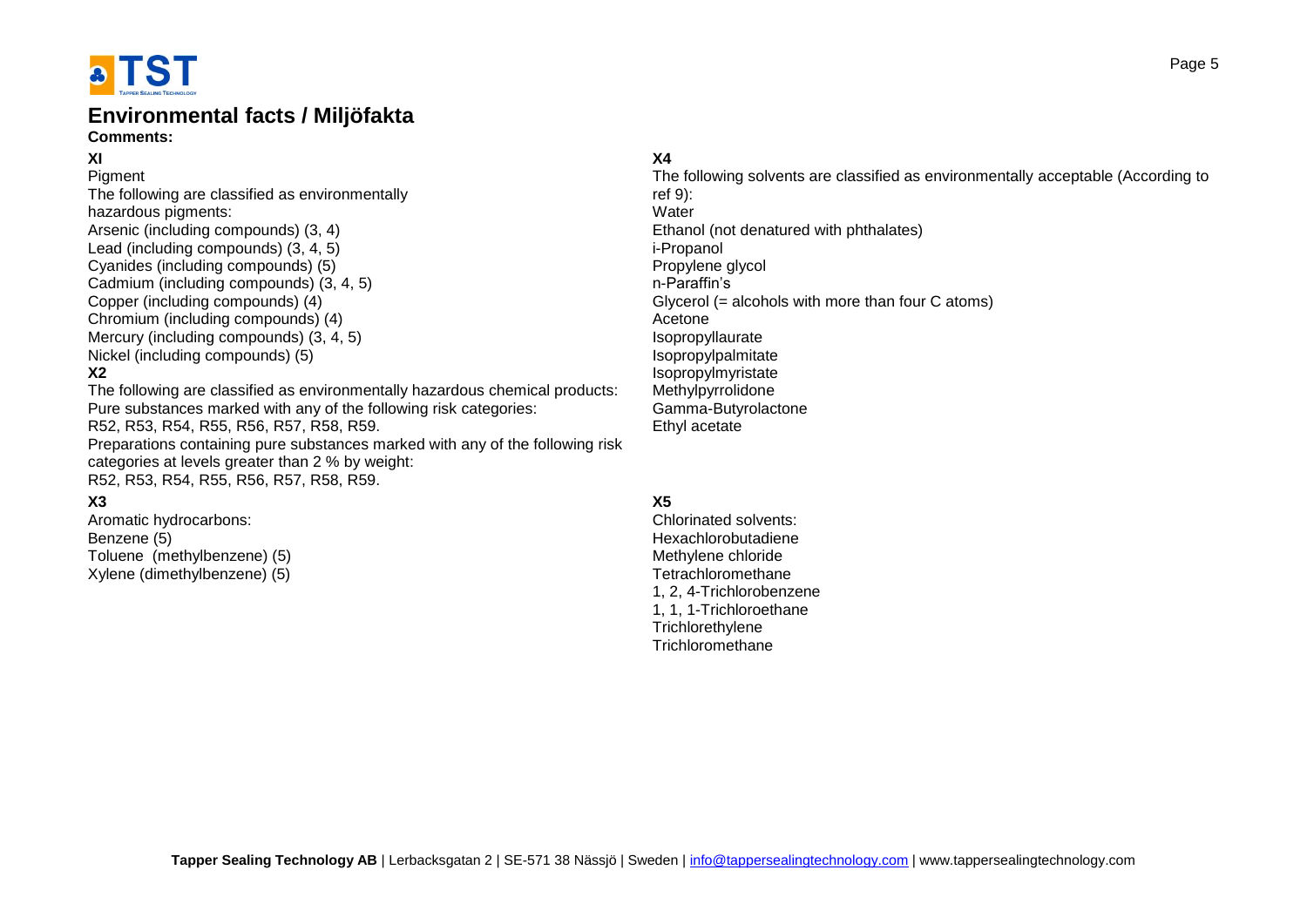

#### **References**

**1.** Greenpeace´s list of councils, which are positive towards stopping their use of PVC.

Greenpeace Box 151 64 104 65 Stockholm Tel: 08-702 70 70

**2.** "Environmental aspects for procurement of fittings" Environmental Administration, Gothenburg Municipal Council, Memo 15 June 1994.

Miljöförvaltningen Göteborgs kommun Box 360 401 25 Göteborg Tel: 031-61 26 10

- **3.** Chemicals Inspectorate, Limitation list.
- **4.** Chemicals Inspectorate, so-called list may 1996.
- **5.** US Environmental Protection Agency: Industrial Toxics Project (1990). List of high priority environmentally hazardous chemicals for which emission should be reduced by at least 50 per cent by the end of 1996.
- **6.** Council directive 92/112/EEG of 15 December 1992 on *Actions to reduce and ultimately eliminate pollution from waste from the titanium dioxide industry.*
- **7.** Good Wood Guide, Friends of the Earth U.K. 1987.

Jordens Vänner Fjällgatan 23 A 116 28 Stockholm Tel: 08-702 20 17